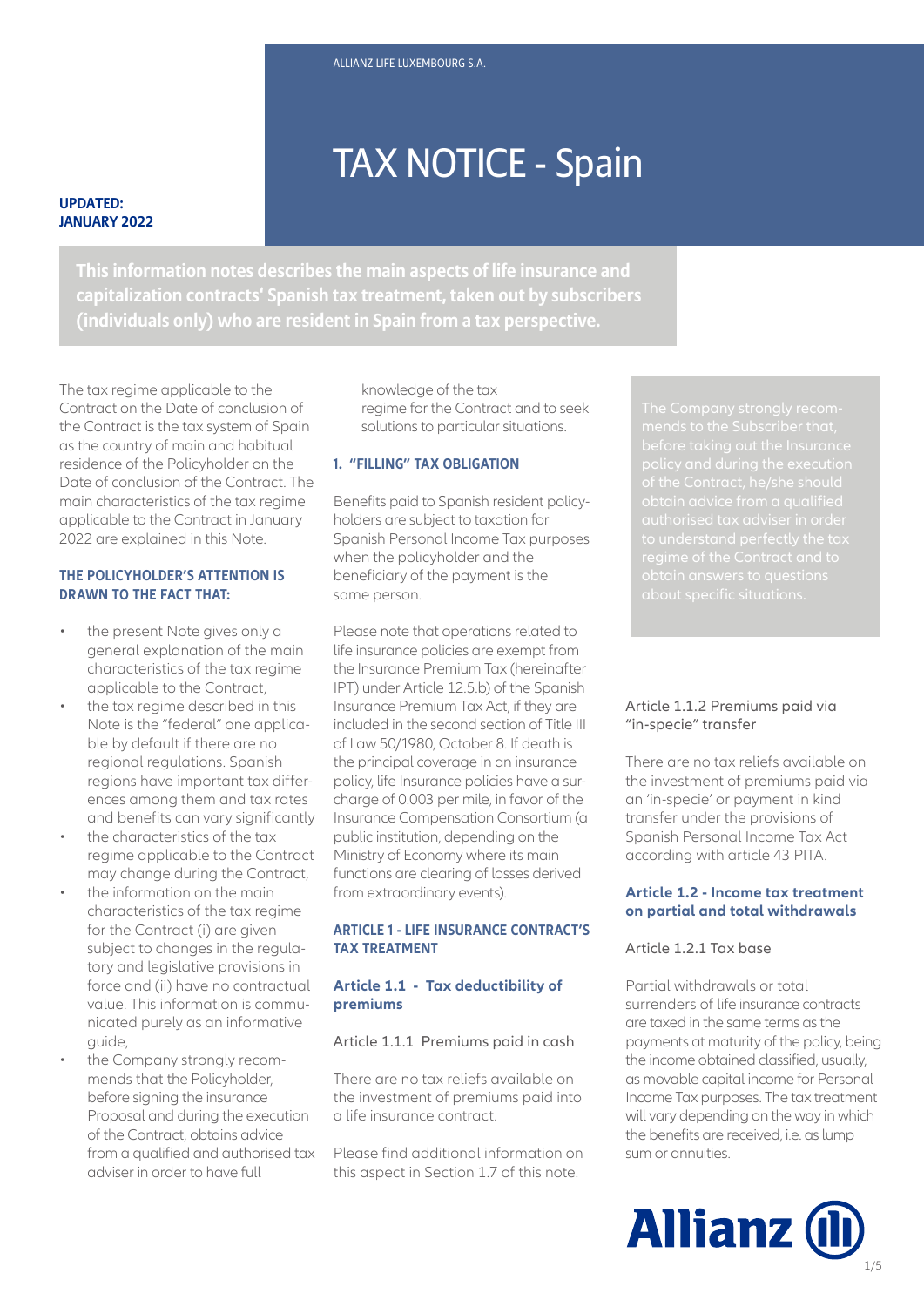Nevertheless, it must be taken into account that not all movable capital income coming from insurance products are considered capital gains. For example, life insurance contracts which arrange for pension contributions to be paid by companies on behalf of their employees are classified as income from employment, with a different tax treatment.

#### (i) Lump sum payments

Only the income element, i.e. the difference between the amount received and the premiums paid, is subject to taxation.

Please note that, in order to determine the income subject to taxation, the FIFO method (First in, First Out) should be applied.

#### (ii) Annuities

When the payment is made in the form of annuities, the income subject to taxation is computed by applying, to the amount received during the calendar year, certain percentages which may vary:

- according to their duration, if the annuity is for a specified term, i.e. temporary annuities, or
- according to the age of the annuitant at the moment in which the annuity is formalised in the case of a life annuity. Applicable percentages are detailed in the appendix below.

# Article 1.2.2 Tax rate

The PITA established new tax rates as mentioned below:

# **Article 1.3 - Income tax treatment on switches**

Switching between funds occurring within a unit linked insurance policy does not constitute a taxable event for PIT purposes.

#### **Article 1.4 - Income tax treatment on underlying investment yield**

#### Article 1.4.1 Tax base

As mentioned above in regard to switches, no taxation at the individual level occurs provided that the unit linked contract complies with the requirements established by article 14.2.h Spanish PITA.

As a consequence, life insurance policies in which the policyholder does not have the faculty to select the assets where to invest the policy, as well as those policies where the contributed amounts (mathematical provision) have been invested in any of the assets mentioned by point B) in the Article 14.2.h) PITA (shares in Collective Investment Institutions or assets separately expressed in the company Annual Balance Sheet meeting certain conditions) the policyholder will not be subject to the PIT until a refund or withdrawal occurs.

# Article 1.4.2 Tax rate

Contracts that meet the requirements established in the PITA will apply the general regime for insurance contracts. On the contrary, if the

| Saving tax base<br>(en EUR) | <b>Tax Quota</b><br>(en EUR) | Rest of saving tax<br>base (en EUR) | Applicable rate<br>(en %) |
|-----------------------------|------------------------------|-------------------------------------|---------------------------|
| 0                           | 0                            | 6.000                               | 19%                       |
| 6.000                       | 1.140                        | 44.000                              | 21%                       |
| 50,000                      | 10.380                       | 150,000                             | 23%                       |
| 200,000                     | 44.880                       | <b>HEREAFTER</b>                    | 26%                       |

requirements are not met they will be subject to annual taxation.

If this occurs, the policyholder will have to integrate in their PIT base the difference between the net asset value of the assets allocated to their policy at the end of the period and the net asset value of the assets at the beginning of the tax period. Rates applicable to such a tax base will be the previously mentioned (paragraph 1.2.2 of this note).

# Article 1.4.3 Withholding rate

Beside the policyholder's tax obligation, any positive gain generated and taxable in the PIT shall be subject to the general obligation of withholding tax or advanced taxation by the insurer, at the rate of 19% (24% non EU or EEA residents) at the time of collection (deemed gains as those described in point 1.4.2 above are not subject to withholding tax).

## **Article 1.5 - Tax regime of the life insurance part, in case of death of the life-assured**

Article 1.5.1 Income tax treatment upon death

Life insurance benefits paid out upon death of the insured person are not subject to taxation for the purposes of the PIT, provided the beneficiary is a different person to the policyholder.

A particular situation is when the life insurance policy is taken out on a joint marital property basis, in which case the 50% of the benefit received by the surviving spouse will be taxable on the PIT and the other 50% on the Inheritance Tax.

# Article 1.5.2 Inheritance tax

Death benefits received by the beneficiary/ies of the policy would be subject to Spanish Inheritance Tax under article 3c of Spanish Inheritance Tax Act (hereinafter SITA). If the beneficiary is

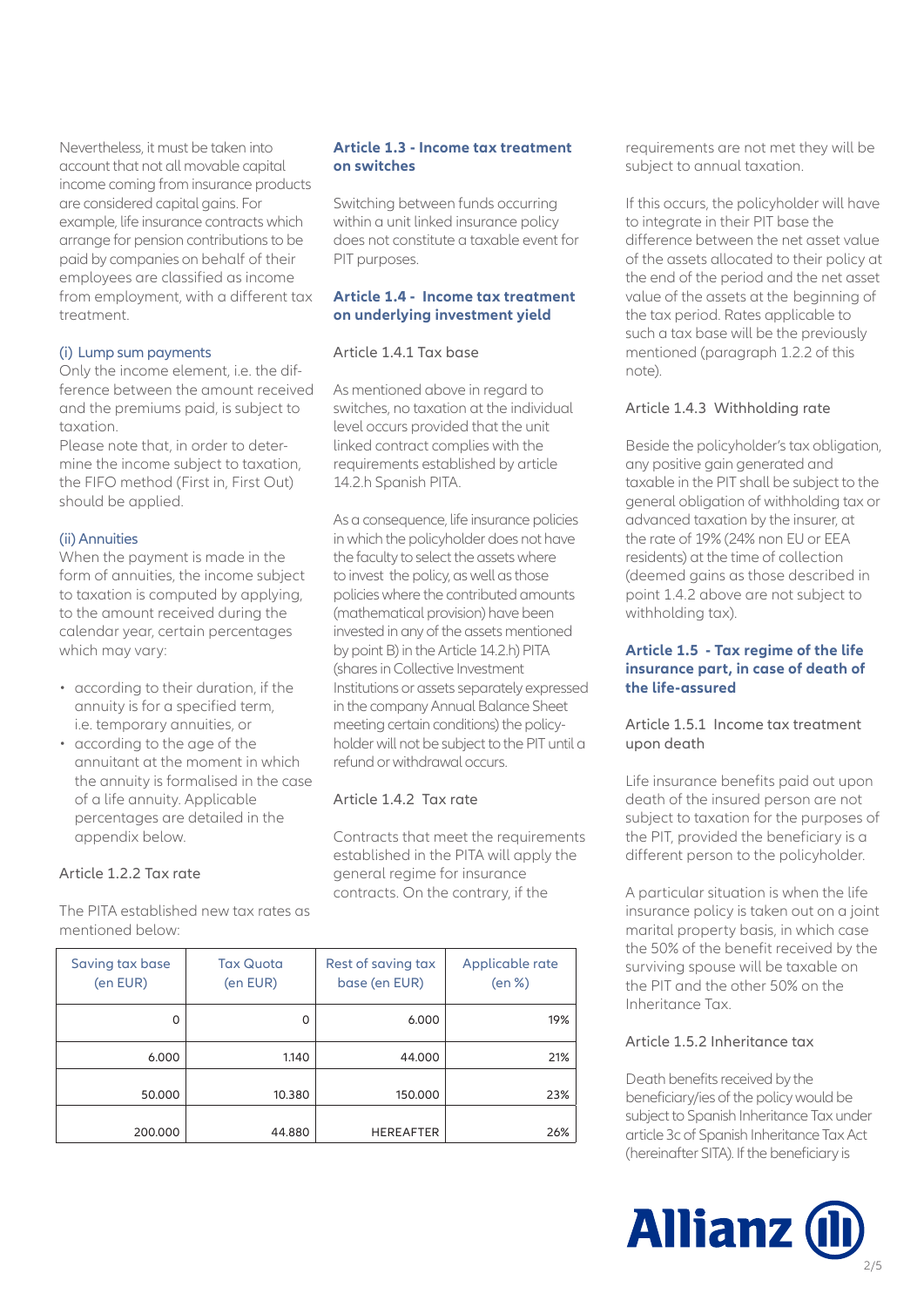classed as tax resident in Spain, a residence criteria would be applicable. Should the beneficiary be classed as non-resident, territorial criteria would apply. Consequently taxpayers shall be subject to taxation under personal obligation in the former, and under real obligation in the later.

In reference to the above, please note that the applicable law may vary depending on the residence of the beneficiary; for beneficiaries classed as tax residents in Spain, autonomous legislation of the deceased´s residence region will apply, for beneficiaries classed as residents in the European Union or in the European Economic Area (hereinafter EU and EEA) autonomous legislation of the deceased´s region will apply, as for beneficiaries classed as non- residents in Spain or the EU/EEA, state-level legislation will apply. In addition, as a consequence of the judgment of the Court of Justice of the EU/EEA, from 3rd September 2014, SITA has been modified regarding the tax treatment of residents of the EU.

Consequently autonomous legislations will also apply for residents from the EU (under Royal Decree-Law 26/2014) and only non- residents from outside the EU will be subject to state rates under real obligation.

#### **Article 1.6 - Tax regime of the additional death coverage**

# Article 1.6.1 Income tax treatment

Life insurance benefits paid out upon death of the insured person are not subject to taxation for the purposes of the PIT, provided the beneficiary is a different person to the policyholder.

A particular situation is when the life insurance policy is taken out on a joint marital property basis, in which case the 50% of the benefit received by the surviving spouse will be taxable on the PIT and the other 50% on the Inheritance Tax.

#### Article 1.6.2 Inheritance tax

Provided that, as mentioned at the beginning of this Tax Note, the beneficiaries are taxpayers in Spain, death benefits received by the beneficiary/ies of the policy will be subject to Spanish Inheritance Tax under the terms as mentioned above.

#### **Article 1.7 - Wealth tax**

Tax residents in Spain are levied under Wealth Tax on their worldwide assets regardless the place where they are located, or they may be exercised. As for non-tax residents in Spain, Wealth Tax obligations will be on their goods located in Spain as well as on their rights and obligations considered to be exercised in the Spanish territory.

Please note that, Wealth Tax Act establishes a different treatment in reference to the obligation of submitting Form 714, Consequently, individuals whose net asset value calculated dated 31st December surpasses €2 million, as well as those individuals who have Wealth tax due will have the obligation to submit the above mentioned form.

Life insurance and capitalization contracts are considered as assets or rights subject to Wealth Tax, for tax residents. These assets shall be included in the Tax Form 714 (Wealth Tax Return), and must be valued according to the surrender value of the policy at 31 December. This value must be provided by the Company. In the event that the policy has no surrender value at 31st December, the value to be included in the form is the mathematical reserves of the policy (change introduced in 2021).

#### **Article 1.8 - Disclosure on Assets Abroad (Form 720)**

Those taxpayers classed as Spanish Tax Residents holding insurance policies or capitalization contracts, may be subject to the obligations regarding the disclosure

on assets abroad (Form 720) when those policies or capitalization contracts are deposited or managed abroad provided that several requirements are met; when the total value of the taxpayers' securities, rights, insurance policies or contracts deposited, issued or managed abroad, dated 31st December surpasses €50,000, or when taxpayers who have already submitted the aforementioned disclosure in previous years experience an increase over the year of at least €20,000 on the amount declared the previous year.

Once the withdrawal/ surrender of the policy is carried out, the beneficiary of the insurance contract must inform of the value of withdrawal/ surrender or the amount of income received (capitalization value), as well as the rights associated to the contract (Binding Question to the Spanish Tax Authorities number 1681-13).

If the insurance company operates in Spain in Free Rendering of Services and declares all policies in Form 189, the policyholders are exempted of submitting Form 720 for those policies. (FAQ number 29).

#### **2. MANDATE TO THE COMPANY CONCERNING TAX OBLIGATIONS**

Notwithstanding the obligations for declaration and payment resulting from the tax regime applicable to the Contract, as mentioned in the present tax notice the Company is obliged to comply with the rules relative to professional confidentiality in force in the Grand Duchy of Luxembourg pursuant to article 300 of the law dated 7 December 2015.

Thus, the information collected in relation to the Contract must be kept secret, subject to the penalties specified in article 458 of the Luxembourg criminal code in case the law is broken. Based on these provisions, the Company is only authorised to communicate the confidential information that it holds concerning the Contract to any

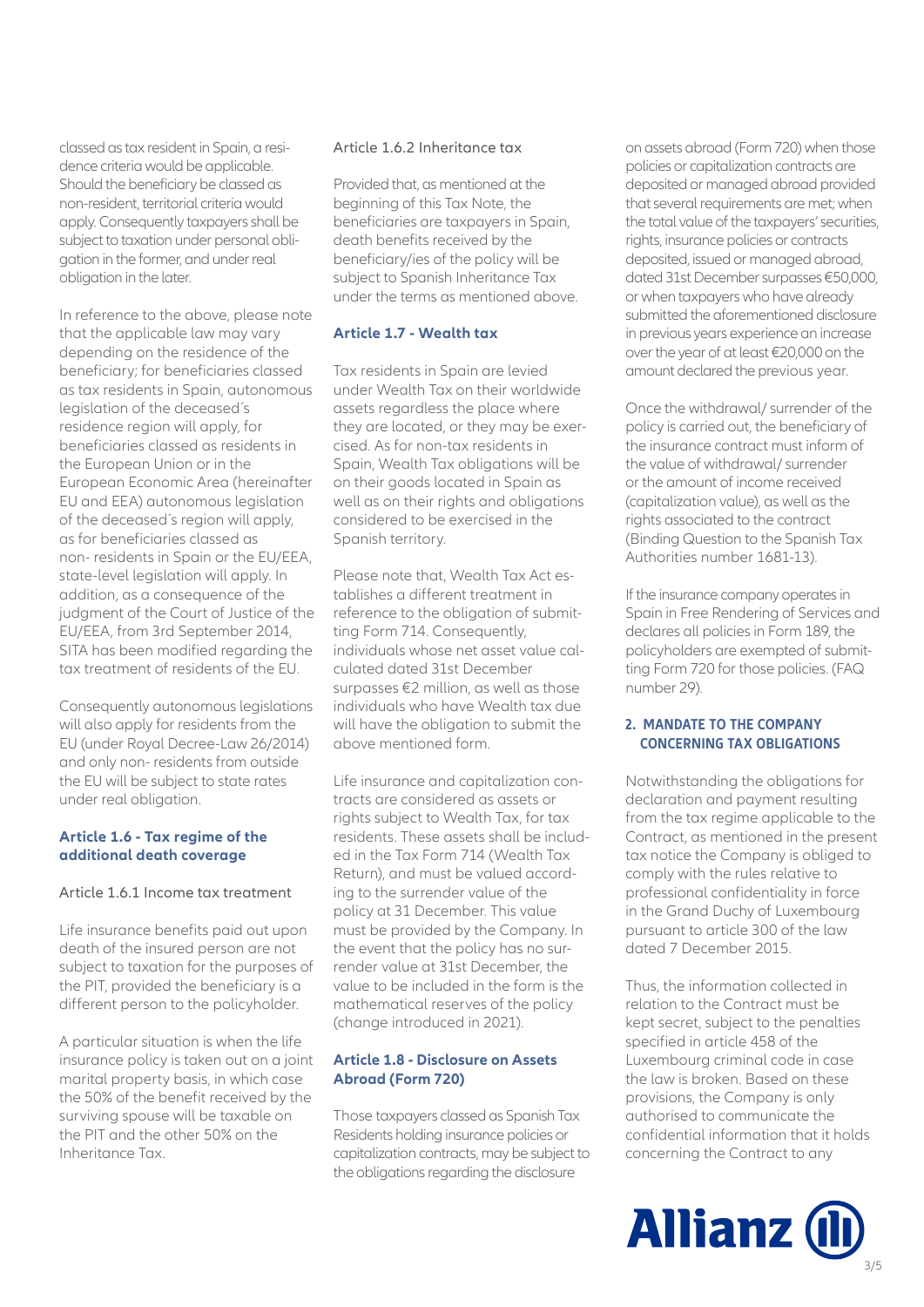third party after formal and prior instruction from the person concerned.

However, according to the Agreements to avoid double taxation concluded by Luxembourg according to OECD standards, tax administrations are authorised to require information in the context of the exchange of information.

Furthermore, given the obligations relating to professional confidentiality resulting from Luxembourg law, and in order to allow the Company to satisfy its other obligations resulting from the tax regime applicable to the Contract, each :

- Policyholder in case there is more than one Policyholder,
- Life assured Party in case there is more than one Life assured Party (if they differ from the policyholders), (only applicable to life-insurance contracts),
- Beneficiary at maturity in case of the death of the Life assured Party (only applicable to a life-insurance contract),
- Beneficiary at maturity in case the Life assured Party lives (only applicable to a life-insurance contract and if this person is different from the Policyholder),
- legal claimants of the Policyholder in case of the Policyholder's death before maturity of the Contract (only applicable to an endowment contract),

must authorise and give express, special and irrevocable mandate to the Company, (i) to make any tax declaration and any payment to the competent tax Administration in application of the Contract, (ii) to communicate to the Beneficiaries in the case of the death of the latter before maturity of the individual capital withdrawal policy denominated in account units and/ or in euros, all the information required

by the applicable tax regime so that they can meet their tax obligations resulting from the Contract, all directly or indirectly via a third-party agent designated by the Company.